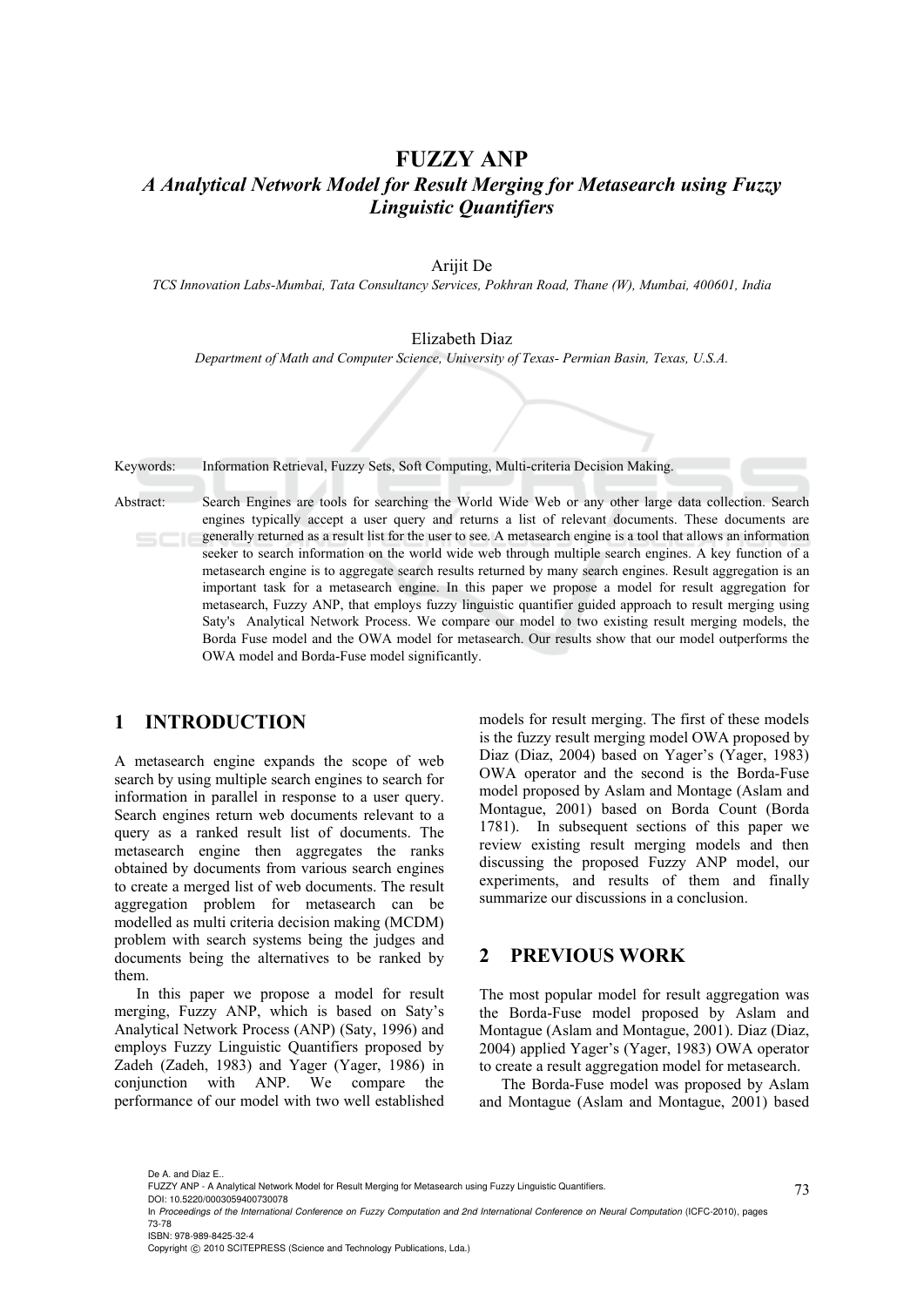on the Borda-Count (Borda, 1781). The model assigns a specific number of "Borda" points, let us say d, to the top document in each list to be merged. The next document is assigned d-1 Borda points and so on. Remaining points are distributed amongst documents that exist in some result lists but are missing in others. The documents are ranked in descending order according to the total number of points accumulated in these lists.

Diaz (Diaz, 2004) applies the OWA operator for result aggregation in a metasearch model. The OWA model uses a measure similar to Borda points, called positional values. The positional value (PV) of a document  $d_i$  in the result list  $l_k$  returned by a search engine  $s_k$  is defined as  $(n - r_{ik} + 1)$  where,  $r_{ik}$  is the rank of  $d_i$  in search engine  $s_k$  and n is the total number of documents in the result. Thus, the top ranked document in a result list has the highest positional value. One shortcoming of the Borda-Fuse model is that it handles missing documents by distributing the remaining points available to them uniformly without considering individual document popularities. Reasons for missing documents are obvious as coverage of search systems vary. Diaz (Diaz, De, and Raghavan, 2005) addresses this issue by proposing two simple heuristics for handling missing documents by calculating a virtual positional value of the document from its positional value in other lists where it appears

Let us now look at the OWA operator proposed by Yager (Yager, 1983). The OWA operator was original proposed by Yager as multi-criteria decision making (MCDM) approach. Let A<sub>1</sub>, A<sub>2</sub>...., A<sub>n</sub> be n criteria of concern in a multi-criteria decision making problem and x be a alternative, being rated by/against these criteria. A<sub>i</sub>(x) ε [0, 1] indicates the degree to which x satisfies the  $i<sup>th</sup>$  criteria. Yager (Yager, 1983) comes up with a decision function F to combine these criteria and evaluate the degree to which the alternative  $x$  satisfies the criteria. Let  $a_1 = A_1(x)$ ,  $a_2 = A_2(x)$ , and  $a_n = A_n(x)$ . The OWA decision function is F (a<sub>1</sub>, a<sub>2</sub>, a<sub>3</sub>, ..., a<sub>n</sub>) =  $\sum w_j \cdot b_j$  for all j,  $1 \le j \le n$ . Here  $b_j$  is the j<sup>th</sup> greatest  $a_i$ . Here  $w_j$  is the ordered weight vector attached to the  $j<sup>th</sup>$  criteria and such that the ordered weight vector  $W = [w_1, w_2,$  $..., w_n$ ] associated with the OWA operator is key to determining the "orness" of the aggregation.

In the OWA model for metasearch, Diaz (Diaz, 2004) uses the Yager (Yager, 1986) approach to computing OWA weights using linguistic quantifiers. The weight associated with the i<sup>th</sup> criterion (positional value associated with a search engine) is given by  $w_i = Q(i/n) - Q((i-1)/n)$ . Here, Q is a Regular Increasing Monotone quantifier of the form  $Q(r) = r^{\alpha}$ . The orness associated with the quantifier, orness(Q) =  $1/(1+\alpha)$ . In the OWA model, each search engine is a criteria, each document an alternative and the positional value of the document in a search engine result list corresponds to the extent to which a document (alternative) satisfies a search engine (criteria) for a specific query. Documents are ranked in descending order of F computed by the OWA operator.

The OWA model for metasearch assigns weights to the positional values of documents based on the order. While it is comprehensive in handling missing documents, it does not explore the relationship between documents and search engines in pair wise comparisons. Saty (Saty, 2007) highlights the advantages of pair wise comparisons in MCDM problems. To create a model that explores the relationship between documents and search engines, we came with the Fuzzy ANP model for metasearch.

# **3 PROPOSED MODEL ATTENTS**

Our main motivation was to build a model that analyzed the close relationship between documents and search engines in a pair wise comparison. While Saty's Analytical Hierarchy Process (AHP) is a more popular MCDM approach, we chose to build our model on the more generic Analytical Network Process (ANP) as the core structure of the metasearch problem is not hierarchical in nature. Let us describe the Analytical Network Process, before proceeding to give an overview of Fuzzy Linguistic Quantifiers developed by Yager (Yager, 1986) which is used in transforming the ANP super matrix to a weighted (column stochastic) super matrix.

#### **3.1 Analytical Network Process**

Saty proposed two MCDM techniques, the Analytical Hierarchy Process (AHP) (Saty, 1980) and the Analytical Network Process (ANP) (Saty, 1996). While the AHP is considered the technique of choice for most hierarchical MCDM problems, the ANP is used when the problem cannot be structured hierarchically because the problem involves the interaction and dependence of higher level elements on a lower level element (Saty, 1996). Moreover, when the problem is not hierarchical in nature the Analytical Network Process (ANP) is more appropriate.

The first step in the ANP process is model construction and problem structuring. In this step the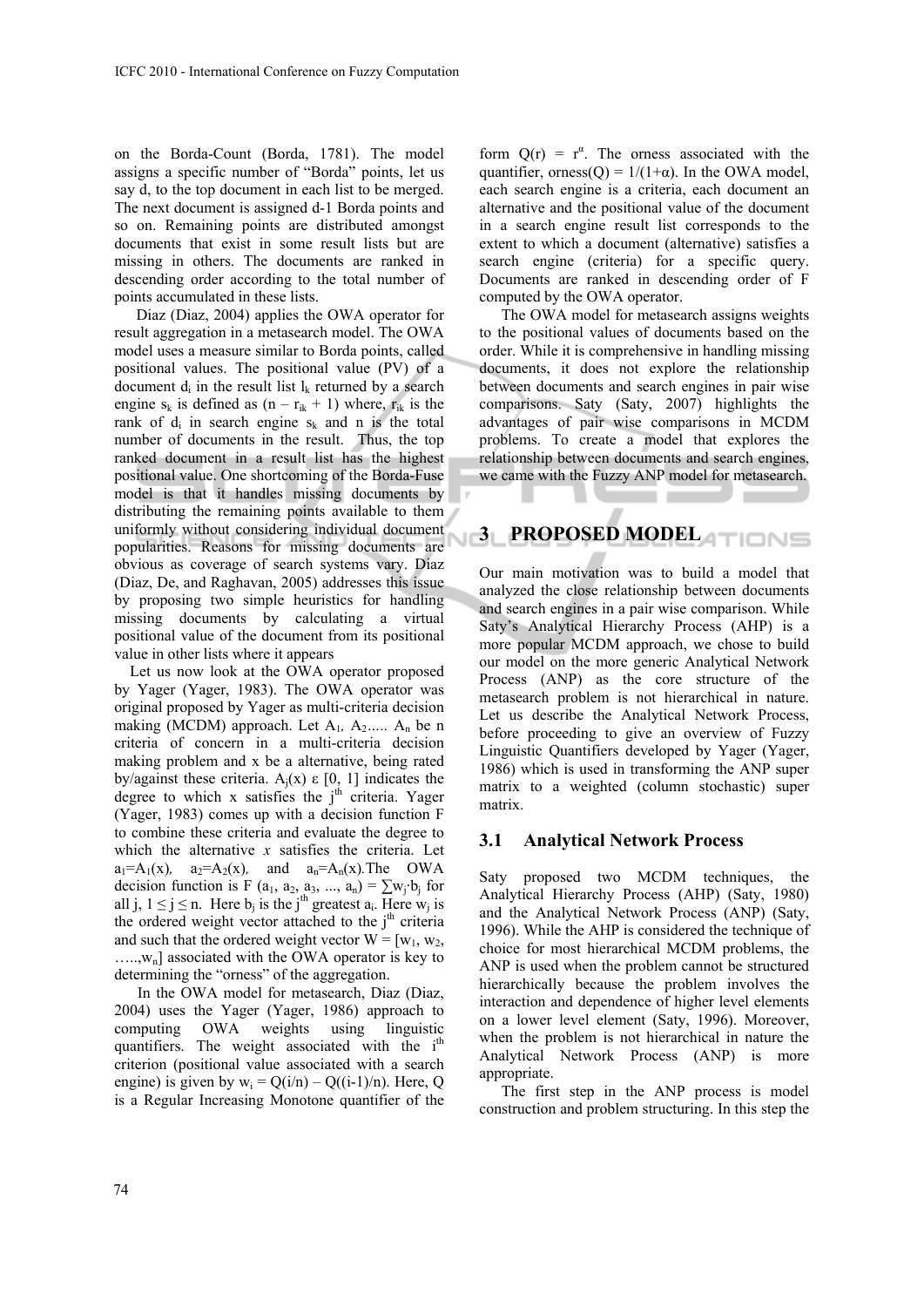key components in the model, alternatives and criteria need to be clearly identified and their relationships captured through the creation of a network. The structure can be obtained by the opinion of decision makers through brainstorming or other appropriate methods.

The second step is the creation of pair wise comparison matrices and priority vectors. In ANP decision elements at each component are compared pair wise with respect to their importance towards their control criterion, and the components themselves are also compared pair wise with respect to their contribution to the goal. Pair wise comparisons where two alternatives or two criteria at a time can be done quantitatively or by discussing with experts. In addition, if there are interdependencies among elements of a component, pair wise comparisons also need to be created, and an eigenvector can be obtained for each element to show the influence of other elements on it. The relative importance values are determined with Saaty's 1-9 scale where a score of 1 represents equal importance between the two elements and a score of 9 indicates the extreme importance of one element (row component in the matrix) compared to the other one (column component in the matrix).

Let us formalize the notion of pair wise comparisons and construction of the super matrix. Let us say we have a set of alternatives  $A =$  ${a_1, \ldots, a_n}$  and a set of criterion  $C = {c_1, \ldots, c_n}$ . Using the 9 point scale we can compare alternatives pair wise for each criterion, based on the degree to which the alternative satisfies the criterion. Thus for each alternative  $a_i$  in A we can obtain a pair wise matrix M. Each element of the matrix M,  $m_{ik}$ represents a quantified result of pair wise comparison of alternatives  $a_i$  and  $a_k$ . Here  $1/9 \le m_{ik}$  $\leq$ 9 as per the 9 point scale. In the 9 point scale, the values  $m_{ik}$  is 1,3,5,7 and 9 if  $a_i$  is equally, weakly, strongly, very strongly and absolutely more important than  $a_k$  respectively. The values  $m_{ik}$  is 1/3, 1/5, 1/7 and 1/9 if  $a_k$  is weakly, strongly, very strongly and absolutely more important than  $a_i$ . To obtain the priority vectors we divide each element of the matrix M by the sum of the column and then average out the values. Thus we can obtain for each criteria c<sub>i</sub> a priority vector  $V = \{V_i, \text{ where } 1 \le j \le p\}$ and each  $V_i$  represents the alternative  $a_i$ . Thus for each  $(c_i, a_j)$  we get a value  $V_{ij}$ .

Similarly, criteria can also be compared pair wise with reference to alternatives, depending on how each pair of criteria  $(c_i, c_j)$  measure up with respect to an alternative, for all  $c_i$ ,  $c_i$  in C. Similarly priority vectors can be created for each alternative  $a_k$ 

such that we obtain a priority value  $V_{ki}$  for  $(a_k, c_i)$ .

The third step in the process is to create a super matrix. The super matrix concept is similar to the Markov chain process. To obtain global priorities in a system with interdependent influences, the local priority vectors are entered in the appropriate columns of a matrix. As a result, a super matrix is actually a partitioned matrix, where each matrix segment represents a relationship between two nodes (components or clusters) in a system.

To put it simply the super matrix is a matrix that contains each priority vector corresponding to criteria and alternatives. The super matrix is a square matrix with each alternative and each criteria being a row element and as well as a column element. Each priority vector for an alternative and criterion is placed in the column for that alternative or criterion in the super matrix.

The super matrix created must be raised to a higher power till it converges to a limiting super matrix. Convergence occurs when each column of the super matrix contain identical values. Thus final scores are obtained for each alternative from their corresponding row values in the limiting super matrix. However for the initial super matrix created to converge it needs to be column stochastic. This means that all column values need sum up to 1. Thus prior to creating a limiting super matrix, each element in every column of the super matrix needs to weighted such the sum of elements in the column need to sum up to unity. This intermediate step results in the creation of a weighted super matrix.

### **3.2 Linguistic Quantifiers**

Our model for result merging, Fuzzy ANP is based on the Analytical Network Process of ANP. While the backbone of the model is the Analytical Network Process, we use a Fuzzy Linguistic Quantifier Guided approach to transforming the super matrix into the column stochastic weighted super-matrix. Linguistic quantifiers have been used to generate ordered weights for aggregation in the OWA operator (Yager, 1986). Zadeh (Zadeh, 1983) introduced linguistic quantifiers as way to mathematically model linguistic terms such as *at most*, *many*, *at least half*, *some* and *few* and suggested a formal representation of these linguistic quantifiers using fuzzy sets. In classical logic, only two fundamental quantifiers are used. These quantifiers are "there exists" a certain number and "all". Zadeh breaks up quantifiers into two types: absolute and relative. Absolute quantifiers can be represented as zero or positive real numbers, such as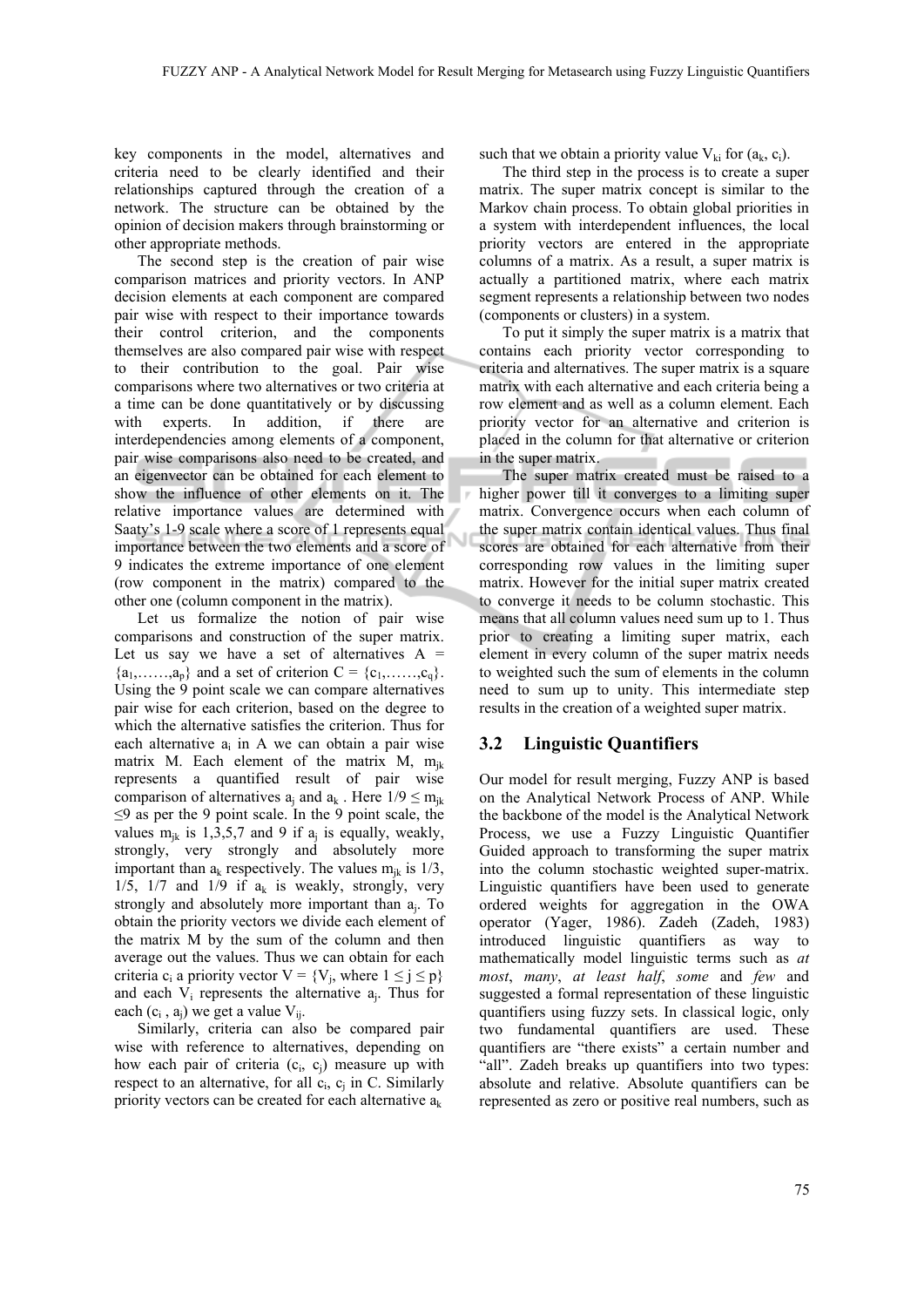"about 5," "greater than 10." Relative quantifiers are terms such as "most," "few," or "about half." Yager (Yager, 1986) distinguished three categories of these relative quantifiers. Of these the most popular quantifier is the Regular Increasing Monotone (RIM) quantifier of the form  $Q(r) = r^{\alpha}$ , mentioned earlier. Yager (Yager, 1986) shows how to model these quantifiers, to obtain weights for his OWA operator as described earlier. When criteria/alternative importances are available Yager uses equation 1 to compute weights.

$$
w_j(x) = Q\left(\frac{\sum_{k=1}^j u_k}{T}\right) - Q\left(\frac{\sum_{k=1}^{j-1} u_k}{T}\right),\tag{1}
$$

Ū

Here  $u_k$  is the weights of the  $k<sup>th</sup>$  criteria to be merged. One property of the weights so generated is that they always add up to unity. We exploit this feature in the construction of the weighted super matrix.

In our Fuzzy ANP model for metasearch we borrow this notion of linguistic quantifier guided weights in transforming the constructed super matrix to the weighted (column stochastic) super matrix. Let us illustrate the working with the help of an example. Let us say that a column of our super matrix constructed is of the form  $[0, 0, 0, 0.8, 0.6,$  $0.4$ <sup>T</sup>. Clearly these values do not add up to unity and therefore the column is not stochastic. To transform this column into a column stochastic matrix we compute Fuzzy Linguistic Weights using the equation 3. Here  $u_1$ ,  $u_2$  and  $u_3$  are 0 while  $u_4$  = 0.8,  $u_5 = 0.6$  and  $u_6 = 0.4$ . Let us say we apply a weight of  $\alpha = 1$  (for simplicity). Weights w<sub>1</sub>, w<sub>2</sub> and  $w_3$  are 0. Weight  $w_4 = 0.44$ ,  $w_5 = 0.337$  and  $w_6 =$ 0.222. Now our column becomes [0, 0, 0, 0.44, 0.337, 0.222].

#### **3.3 Proposed Model**

Our proposed model Fuzzy ANP is based on Saty's (Saty, 1996) Analytical Network Process (ANP). In our model in order to apply the Analytical Network Process, we treat our search engines (criteria) and documents (alternative) as nodes in a network. The steps are outlined below.

*Step 1 Modelling document and Search Engines relationships in a network.* Each document and search engine appear as nodes in the network. If a document is retrieved and ranked/scored by a search engine then we model it by creating an edge between the search engine and the document. If a document does not appear in the result list of a search engine then there is no edge created between the document

and the search engine. In all subsequent pair wise comparison, involving the document and the search engine the appropriate element in the matrix is assigned a value of 0. Thus missing documents are factored in without the employment of heuristics.

*Step 2 Pair Wise Comparison of Documents and Search Engines.* With this creation of a network of nodes, we can proceed to do pair wise comparison of documents based on their ranks/scores obtained from different search engines. Let us say we have two documents  $D_i$  and  $D_i$ . A search engine  $SE_k$ returns a relevance score of  $SC<sub>i</sub>$  and  $SC<sub>j</sub>$  for them respectively. The pair-wise comparison value  $P(SE_k, D_i, D_j) = ((SC_i - SC_j)/(SC_{MAX} - SC_{MIN}))$ <sup>\*9</sup>. If only ranks are available, then we replace ranks Ri and  $R_i$  are used for documents  $D_i$  and  $D_i$ respectively. Here  $SC_{MAX}$  and  $SC_{MIN}$  are the maximum scores obtained by any document in the list. These pair wise comparison values are stored in a matrix, which can be normalized by dividing each column by a sum of all elements in the column and then by taking the average of each row. Similarly search engines can be compared pair-wise based on ranks/scores they give documents. Using the results of pair-wise comparison we can construct pair-wise comparison matrices and compute priority vectors for documents specific to the search engine and search engines specific to a document. The priority vector specific to document  $D_i$  would be Vector $D_i$  $[S_{\text{SE1}},...,S_{\text{SEn}}]$ . Here we assume n search engines. Similarly a vector can be created for every search engine whose results are being merged.

*Step 3 Constructing the Super Matrix.* Next we create super matrix that holds all search engine and document priority vectors as columns. The super matrix is created with each search engine and document being a row as well as a column element. Each document priority vector is placed in a column for the corresponding document with values in the priority vector representing each search engine going into the row for each search engine. Similarly search engine priority vectors can be places in columns for their specific search engines.

*Step 4 Transforming the Super Matrix to form a Weighted Super Matrix.* For the ANP to converge we need to transform the super matrix to a column stochastic super matrix. This is done by applying weights to elements in each column such that all column values add up to unity. We take the column values and use them as inputs in computing linguistic fuzzy weights as developed by Yager (Yager, 1986) and described in equation 3 and the subsequent example (section 3.2). This makes the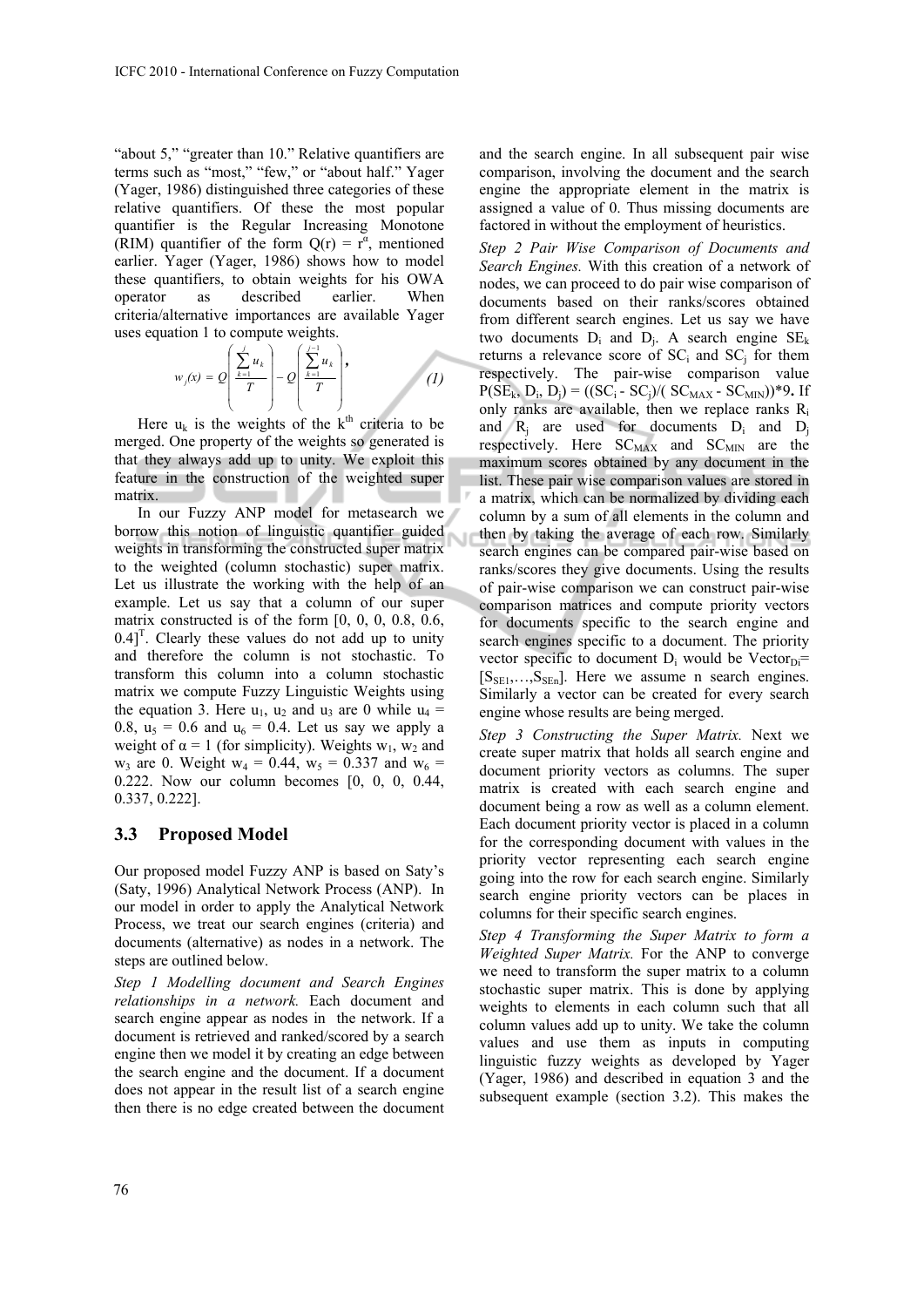matrix column stochastic as the linguistic fuzzy weights add up to unity.

*Step 5 Computing Limiting Super Matrix.* This is done raising the weighted super matrix to a higher power to achieve column convergence. The rows corresponding to the documents contain the final scores for the documents. The documents can be sorted by scores obtained in the merged result list.

# **4 EXPERIMENTS AND RESULTS**

The focus of our experiments is to study the performance of our Fuzzy ANP model for result merging and compare it with the performance of the Borda-Fuse and OWA models. We do this performance comparison for score-based result merging when document scores from search engines are available.

We use the OHSUMED collection compiled by Hersh (Hersh, Buckley, Leone, and Hickam, 1994) constituted in LETOR 2 (**L**earning **TO R**ank) (Liu, Xu, Qin, Xiong, and Li, 2007) dataset. The collection consists of 106 queries. The degree of relevance for each query-document pair is prejudged and categorized as 0 (non relevant), 1 (possibly relevant) and 2(definitely relevant). There are a total of 16,140 query-document pairs with relevance judgments. There are 25 features for each document and relevance scores between 0 and 1, based on these features are provided for each query. For our experiments features are treated as search systems and the result list of documents returned by them along with document scores for the 106 queries in the OHSUMED dataset are treated as result lists for merging.

The objective of our experiments is to gauge the performance of our model in terms of RB precision of the aggregated result list and compare it with the performance of the Borda-Fuse and OWA models. In our experiments we vary the number of result lists being merged from 2 and 12. Search systems and queries are picked at random. We merge these result lists using the OWA, Borda-fuse and Fuzzy ANP models. For our Fuzzy ANP model and the OWA model, we vary the Linguistic Quantifier parameter α, from 0.25 to 2, that is used to compute ordered weights in the OWA model and column stochastic weights in our Fuzzy ANP model. We calculate the RB-precision of the merged list from each of the models based on relevance judgements provided as part of the dataset for standard recall levels of 0.25, 0.5, 0.75 and 1 and compute the average. Over 1000

iterations of experiments are performed.

Figure 1 shows the variation is average precision when the number of search engines being varied (N). The benefits of metasearch are illustrated by the results as the overall average precision of the merged result list goes up when merging more number of search engines. Clearly the OWA model outperforms the Borda-Fuse. Also, our Fuzzy ANP model outperforms the Borda-Fuse model and the OWA model as demonstrated by Table 1.



Figure 2 shows the variation is average precision when the Linguistic Quantifier parameter  $\alpha$  used to compute weights is varied from 0.25 through to 2. Consistent with the findings of Diaz (Diaz, 2004), the performance of the OWA model is best when  $\alpha$  = 0.25 and goes down to a lowest value when  $\alpha = 1$ . When  $\alpha$  increases beyond that value the performance in terms of RB-precision goes up. However, this is not the case for our Fuzzy ANP model. The performance of the OWA model is poorest when 'orness' of aggregation is balances i.e., under simple averaging conditions. Under conditions of high orness when  $\alpha \leq 1$  and under high andness conditions when  $\alpha \geq 1$  the model performance of the OWA model is higher. However, the performance of the Fuzzy ANP model gradually goes up when orness aggregation goes down i.e., as α progresses from 0.25 towards 2. The Fuzzy ANP model improves significantly in terms of average Recall Based (RB) precision by over the OWA and Borda-Fuse models. Table 2 shows the percentage improvements of the Fuzz ANP model over the OWA and the Borda-Fuse models when Linguistic Quantifier parameter  $\alpha$  is varied from 0.25 to 2.5.

### **5 CONCLUSIONS**

In this paper we have proposed a model for result merging for metasearch that is based on the